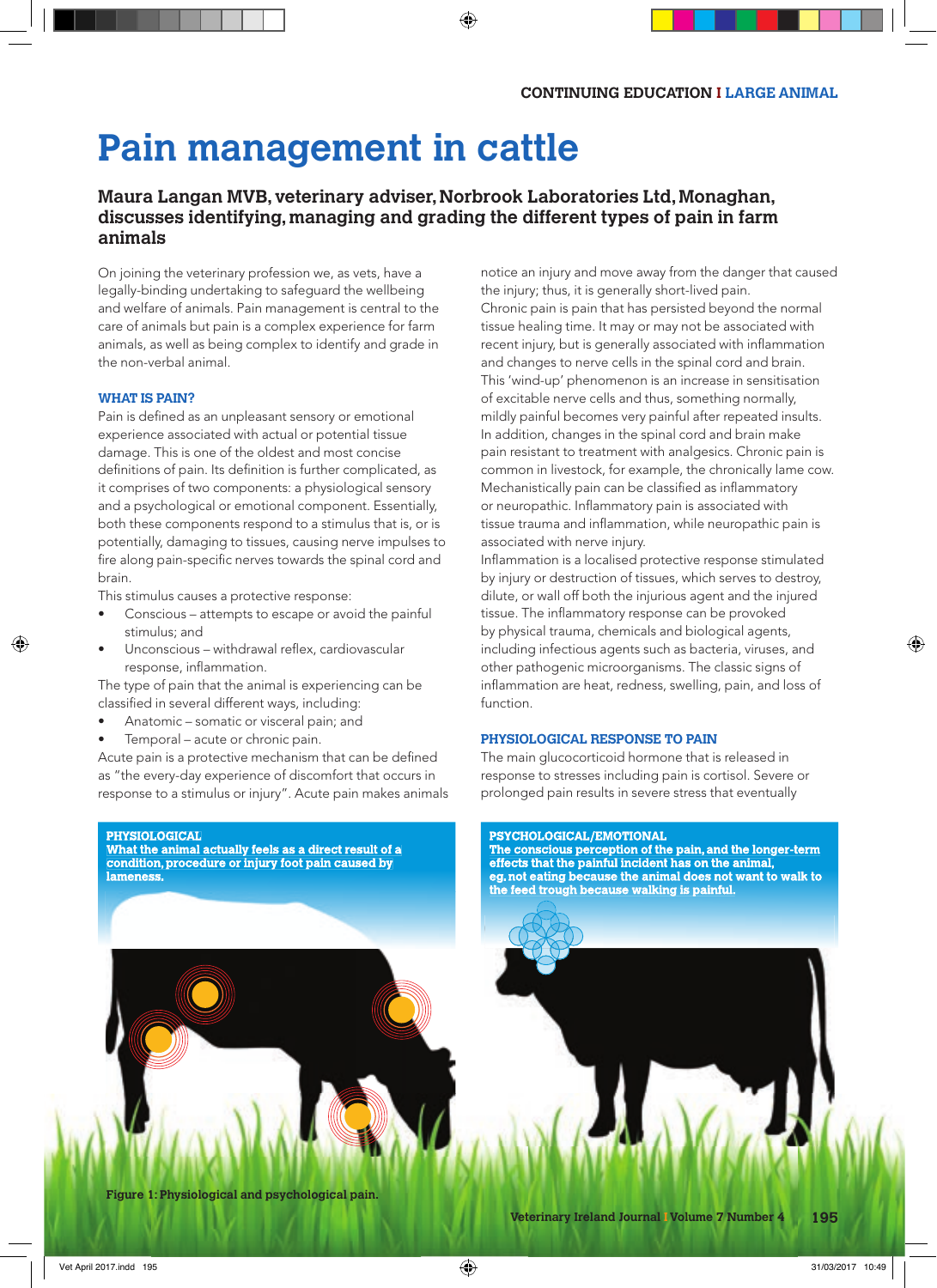

#### **Figure 2: Assisted birth causing pain.**

becomes destructive. Severe stress and pain leads to depression and immunosuppression of the animal. Cortisol levels are a useful measure of stress associated with painful procedures such as castration and dehorning.

# **RECOGNITION OF PAIN IN FARM ANIMALS**

Animals cannot verbalise when in pain and therefore the assessment and quantification of pain is fraught with difficulties. Nevertheless, recognising pain and assessing its intensity are essential for its effective management. While numerous attempts have been made to develop methods of assessing pain in animals, as of yet few validated assessment techniques are available. Therefore, in most circumstances, pain is assessed based on the animals' clinical appearance and overall behaviour.

In a practical on-farm situation, a number of objective and subjective indicators can be used to assess pain. Signs of pain in livestock vary hugely and can range from subtleties such as mild postural changes and inappetence to recumbency and extreme vocalisation.

It is worth pointing out that cattle are stoical animals by nature and they might not demonstrate any appreciable signs of pain until the stimuli are severe. Evaluation of these indicators of pain should form the basis of any clinical examination.

These may include:

- Decreased movements;
- Changes in normal posture;
- Isolation from group;
- Decreased feed intake;
- Altered locomotion, flank watching, ear twitching;
- Bruxism, salivation;
- Reduced responsiveness to stimuli, increased heart rate, altered rate and depth of breathing;
- Vocalisation;
- Reduced milk yield;
- Loss of body condition; and
- Decreased productivity.

# **CAUSES OF PAIN**

Pain or inflammation can occur, as a result of diseases

present on farm, or as a result of procedures imposed on animals as part of day-to-day farm management.

# Painful disease processes:

- Lameness:
- Mastitis:
- Joint/navel ill;
- Eye problems: pink eye and New Forest eye;
- Downer cows:
- Pneumonia; and
- Metritis.

# Management procedures that cause pain:

- Disbudding/dehorning;
- Tail docking;
- Castration:
- Caesareans/abdominal surgery; and
- Assisted births/dystocia.

# **PAIN AND PRODUCTIVITY: THE EFFECTS OF PAIN**

Pain and inflammation in farm animals are a drain on productivity. Pain reduces animal performance, be that growth rate in young animals or milk yield in adult animals. Despite our best efforts to prevent disease, there will always be situations on farms, where the initiation of pain or inflammation cannot be avoided. Management producers that impose pain such as castration and dehorning can't be avoided. Nevertheless, the prompt or even pre-emptive treatment of these diseases or procedures with appropriate anti-inflammatory or pain relief can reap rewards. Take, for example, the transition cow that has experienced dystocia. This animal is in pain and without appropriate treatment, cortisol levels rise.

As stated earlier, increased cortisol levels lead to immune suppression making this cow more prone to respiratory infection, mastitis, metritis, etc. Also, animals in pain spend less time eating and ruminating. Therefore, a cow in early lactation with inadequate feed intake quickly goes into negative energy balance, becomes ketotic and is predisposed to a displaced abomasum (DA). A robust strategy to decrease pain and inflammation in such a case will help to alleviate the chain of events that ensue and lead to a much more complicated picture for the